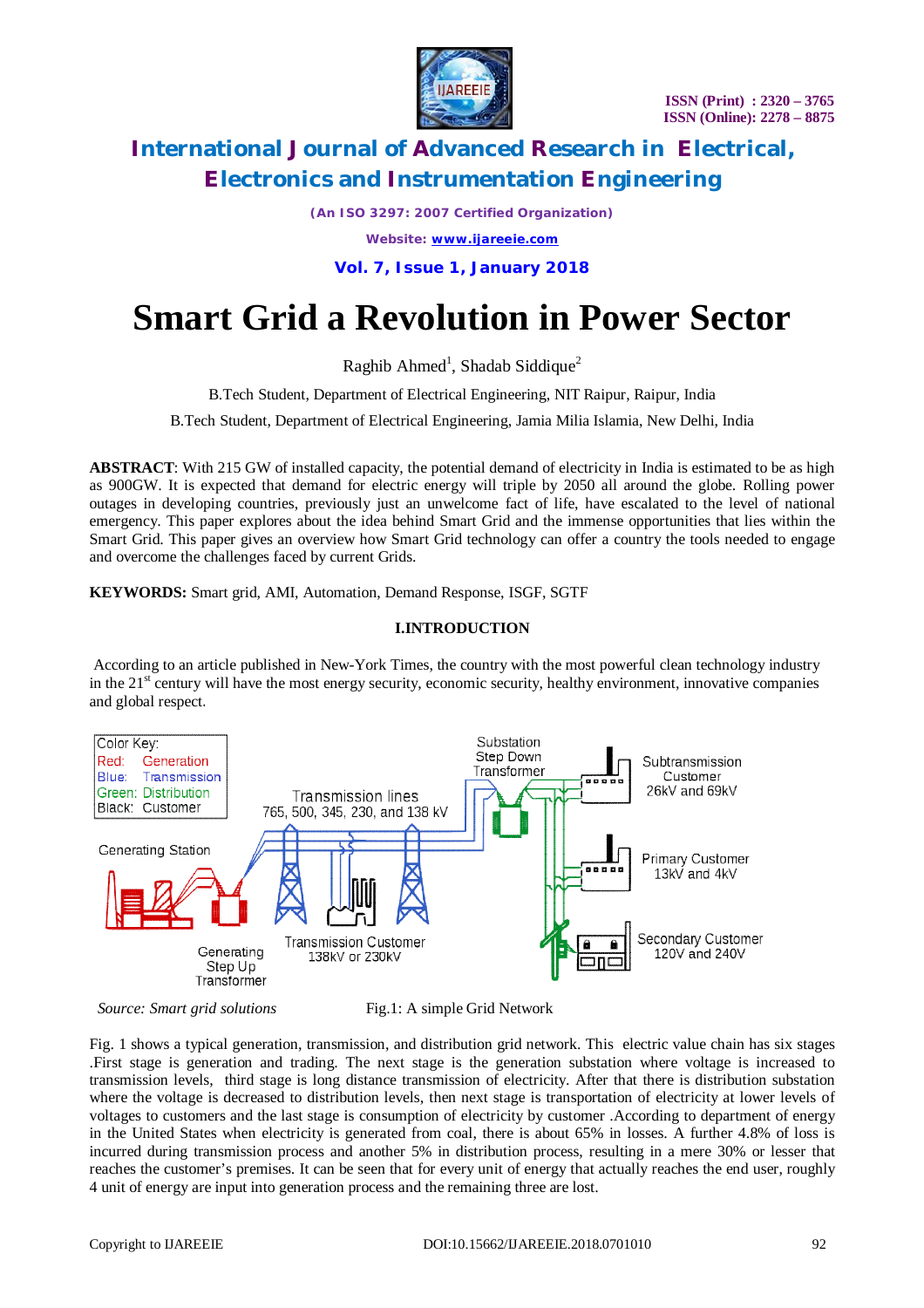

*(An ISO 3297: 2007 Certified Organization)*

*Website: [www.ijareeie.com](http://www.ijareeie.com)*

#### **Vol. 7, Issue 1, January 2018**

#### **World Electricity Consumption by Region**



#### Fig.2: World energy consumption

The fig.2 depicts the world energy consumption by region from 1980 to 1930.It can be concluded from figure that there is constant demand of electricity in each region and this consumption trend is going to increase sharply in upcoming years. The majority of electric grids was built when energy was reasonably low cost while minor upgrading has been made to meet the rising demand, the grid still operates the way it did almost 100 years ago. The old age grids are incompetent and environmentally extravagant system that is a foremost emitter of green house gases ,consumer of fossil fuels and not well suited to distributed renewable energy sources like wind and solar. Man-made green house gases are leading to dangerous climate change, hence ways of using energy more effectively must be found. Smart Grid is a host of solutions in meeting the increasing energy demand of the country and supplying  $24\times7$  power to all its citizen. Smart Grids are also in keeping with the ambitious climate change and for large scale deployment of intermittent renewable energy generation. Smart Grids can brought down aggregate technical and commercial losses from 30% to 18%.Since they constantly monitor usage, pin point losses and collate the relevant data. Smart Grid is the integration of communication networks with the power grid in order to create a super highway electricity communication capable of monitoring its own health all the time, alerting officials immediately when problems arise and taking corrective actions. In India there is establishment of NSGM which will have its own resources, independence, and statutory authority to plan and monitor smart grid implementation in India.

#### **II. DEFINITION OF SMART GRID**

Smart Grid is a nebulous term spanning various functionalities geared towards modernizing the electricity grid. Smart Grid is a modernized electrical grid ,a transmission and distribution infrastructure that is reliable and secure, that can meet the future demand growth ,delivering power in a reliable ,efficient ,economic and sustainable manner .According to the definition by NIST (national institute of standards and technology ),it is a modernized grid that enables bidirectional flow of energy and uses two way communication and control capabilities that will lead to an array of new functionalities and applications.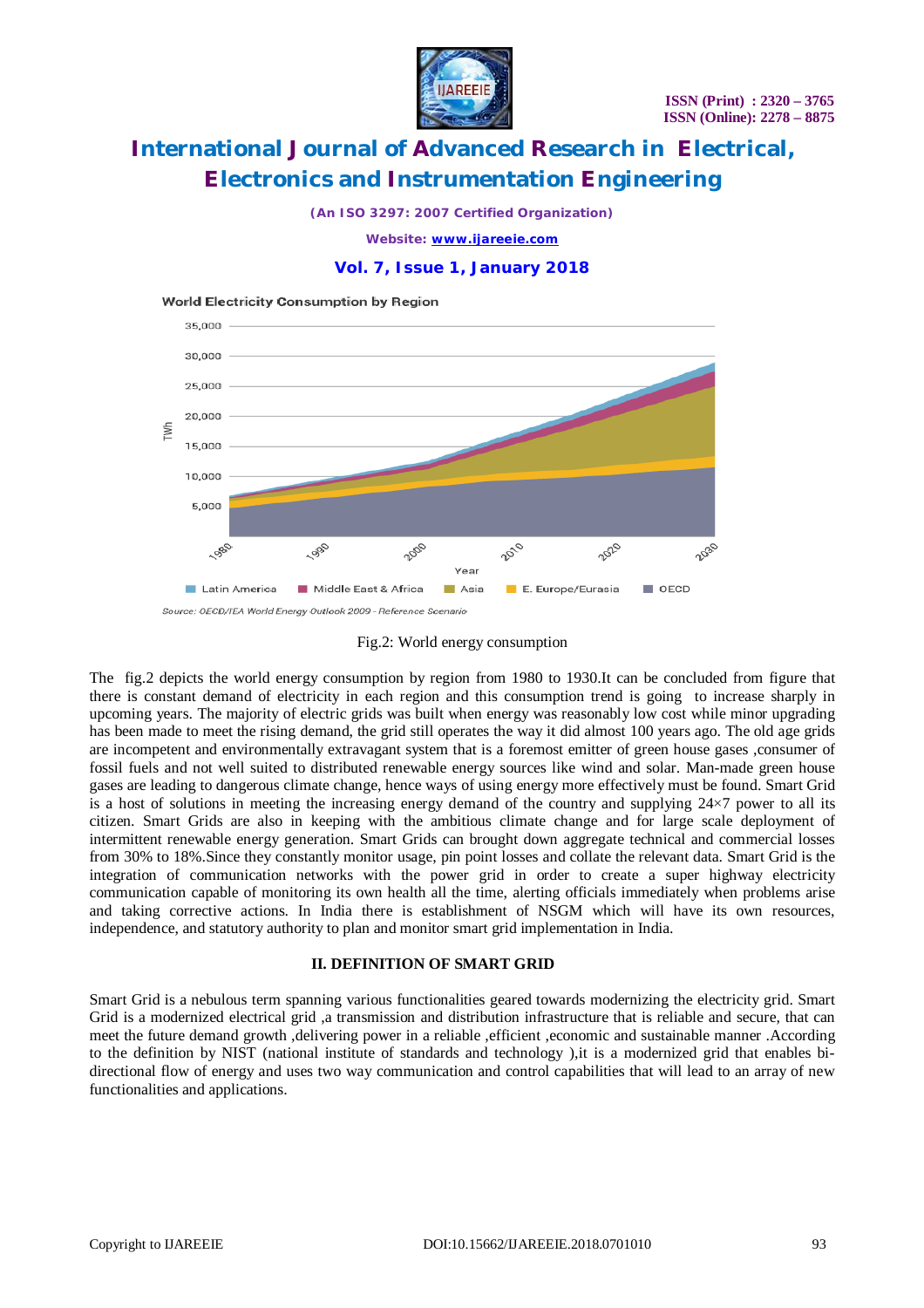

*(An ISO 3297: 2007 Certified Organization)*

*Website: [www.ijareeie.com](http://www.ijareeie.com)*

### **Vol. 7, Issue 1, January 2018**

#### **III. COMPARISON BETWEEN MODERN GRID AND SMART GRID**

| <b>Current Grid</b>                                                                                                                                                | <b>Smart Grid</b>                                                                                                                                                                                                                      |
|--------------------------------------------------------------------------------------------------------------------------------------------------------------------|----------------------------------------------------------------------------------------------------------------------------------------------------------------------------------------------------------------------------------------|
| Electromechanical<br>Centralized generation<br>Manual restoration<br>Check equipment manually<br><b>Estimated reliability</b><br>Blind<br>Non environment friendly | Digital /microprocessors<br>Accommodates distributed generation<br>Self healing<br>$\bullet$<br>Monitor equipment remotely<br>$\bullet$<br>Predictive reliability<br>$\bullet$<br>Intelligent<br>٠<br><b>Environment friendly</b><br>٠ |
| Unsafe                                                                                                                                                             | Safe                                                                                                                                                                                                                                   |

From India's perspective smart grid technologies are vital to meeting India's vast and growing electricity needs. We need an Indian smart grid model that can engage our country's particular operating and address her priority challenges curbing power loss and enhancing access to reliable ,quality power for all.

#### **IV. SMART GRID TECHNOLOGIES**

Use of computers for power applications in early 1970's was a major breakthrough in grid monitoring .As the speed of data communication improved it was possible to monitor transient grid condition rather than its steady state condition. An electrical disturbance can result into shutdown to a large area in less than a second .It is impossible to take decisions manually in such a short time , it needs to be done automatically. Phasor measurement technique is used for transmission network monitoring and it is very useful to analyze grid failures. SCADA has made it easy to monitor the power grid from a remote location. Similarly many smart grid technologies areas each consisting of sets of individual technologies span the entire from generation through transmission and distribution to various types of electricity consumers.

| <b>TECHNOLOGY</b>      | <b>HARDWARE</b>           | <b>SYSTEMS AND SOFTWARE</b>      | <b>IMPLEMENATION</b>      |
|------------------------|---------------------------|----------------------------------|---------------------------|
| <b>AREA</b>            |                           |                                  | <b>AREA</b>               |
| Wide area monitoring   | Phasor measurement        | SCADA, WAMS, WAAPCA, WASA        | Generation and            |
| and control            | units and sensor          |                                  | transmission              |
|                        | equipments                |                                  |                           |
| Information and        | Routers, relays           | ERP, customer information system | Generation, transmission, |
| communication          | , switches, gateway       |                                  | distribution residential. |
| technology integration |                           |                                  | industrial                |
| Renewable and          | Power conditioning        | EMS, SCADA, DMS, GIS             | Generation, transmission, |
| distributed generation | equipment, control        |                                  | distribution, service     |
| integration            | hardware                  |                                  |                           |
| Transmission           | Superconductors,          | Network stability analysis,      | Transmission              |
| enhancement            | HVDC, FACTS               | automatic recovery system        |                           |
| Advanced metering      | Smart meter, in-home      | Meter data management system     | Distribution, industrial, |
| infrastructure         | displays, servers, relays |                                  | residential               |
|                        |                           |                                  | service                   |
| Customer side system   | Smart house appliance,    | Energy dashboards, EMS           | Industrial service        |
|                        | , in-home displays        |                                  | ,residential              |

#### **TECHNOLOGIES**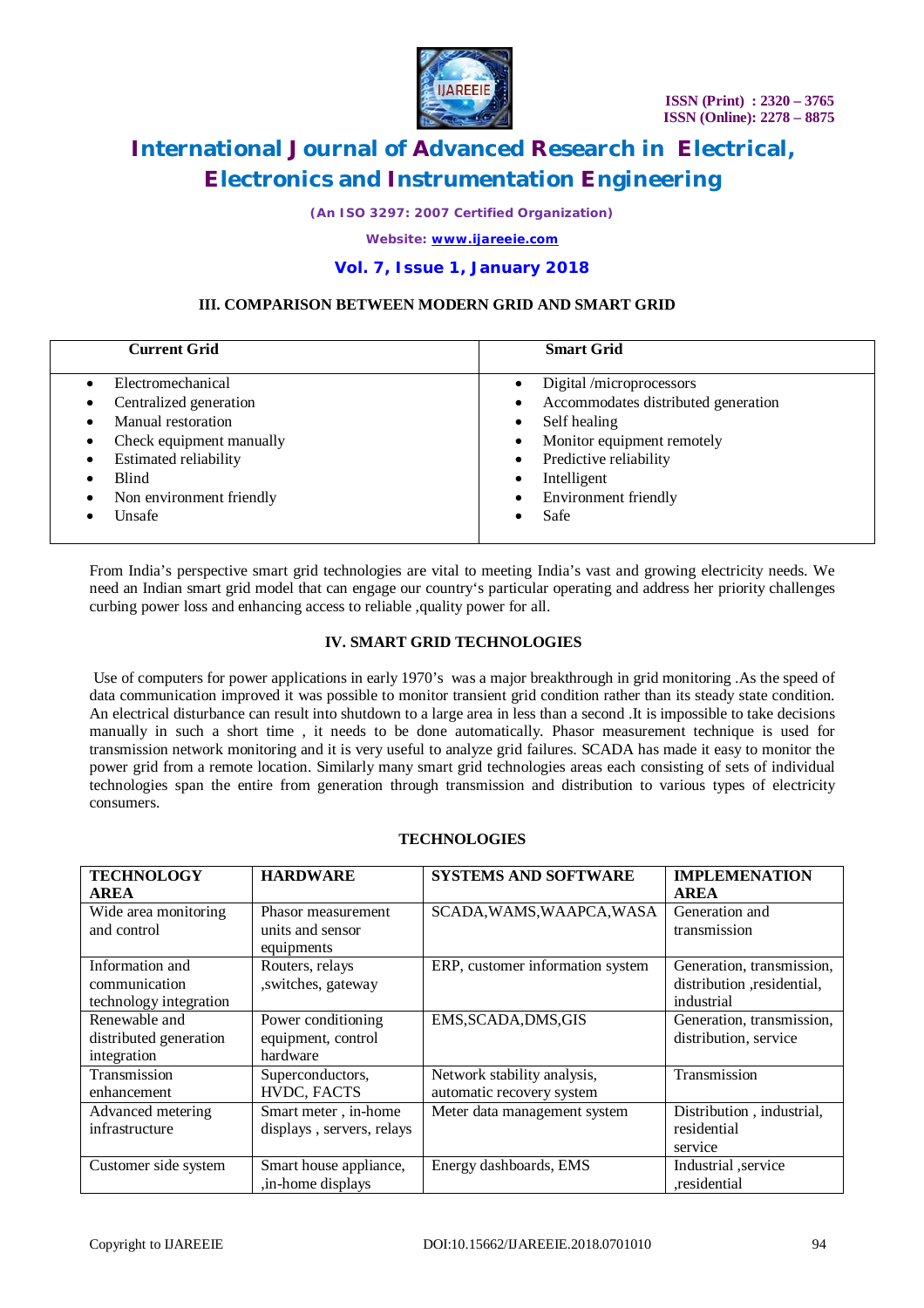

*(An ISO 3297: 2007 Certified Organization)*

*Website: [www.ijareeie.com](http://www.ijareeie.com)*

### **Vol. 7, Issue 1, January 2018**

Some of these technologies are actively being deployed and are considered mature in both their application and development phase while others require further development and demonstration.

Core Smart Grid Technology Solutions and their Market Adoption: 2016-2030



Fig.3 Market adoption worldwide

The fig.3 shows that Smart Grid marketplace will evolve into full adoption based on changing market drivers and availability of cost justified at scale technology. All these adoptions will happen in waves .The first wave consists of smart grid early adopters which are those utilities who are willing to try new technologies and see if they provide any benefits at all. The next wave focuses on optimizing the grid and sweating it's assets. Technologies like AMI and Demand Response comes under first wave whereas customer system, asset optimization, distribution and transmission automation comes under second wave. The third wave will focus on integrating distributed energy. Smart grid might be defined by its capabilities and operational characteristics rather than by the use of any particular technology. Deployment of smart grid technologies will occur over a long period of time, adding successive layers of functionality and capability onto existing equipment and systems. In short, a smart grid employs innovative products, and services together with intelligent monitoring, control, communication and self healing technologies.

### **V. CHARECTIRISTICS OF SMART GRID**

• **Self healing and resilient**: Smart grid system performs real time self-assessment to detect, analyze and respond to subnormal grid conditions.

• **Asset optimization and operational efficiency**: A smart grid will enable better asset utilization from generation to the consumer end points.

•**Enabled demand response**: Extending the smart grid within the home, consumer appliances and devices can be controlled remotely, allowing for demand response.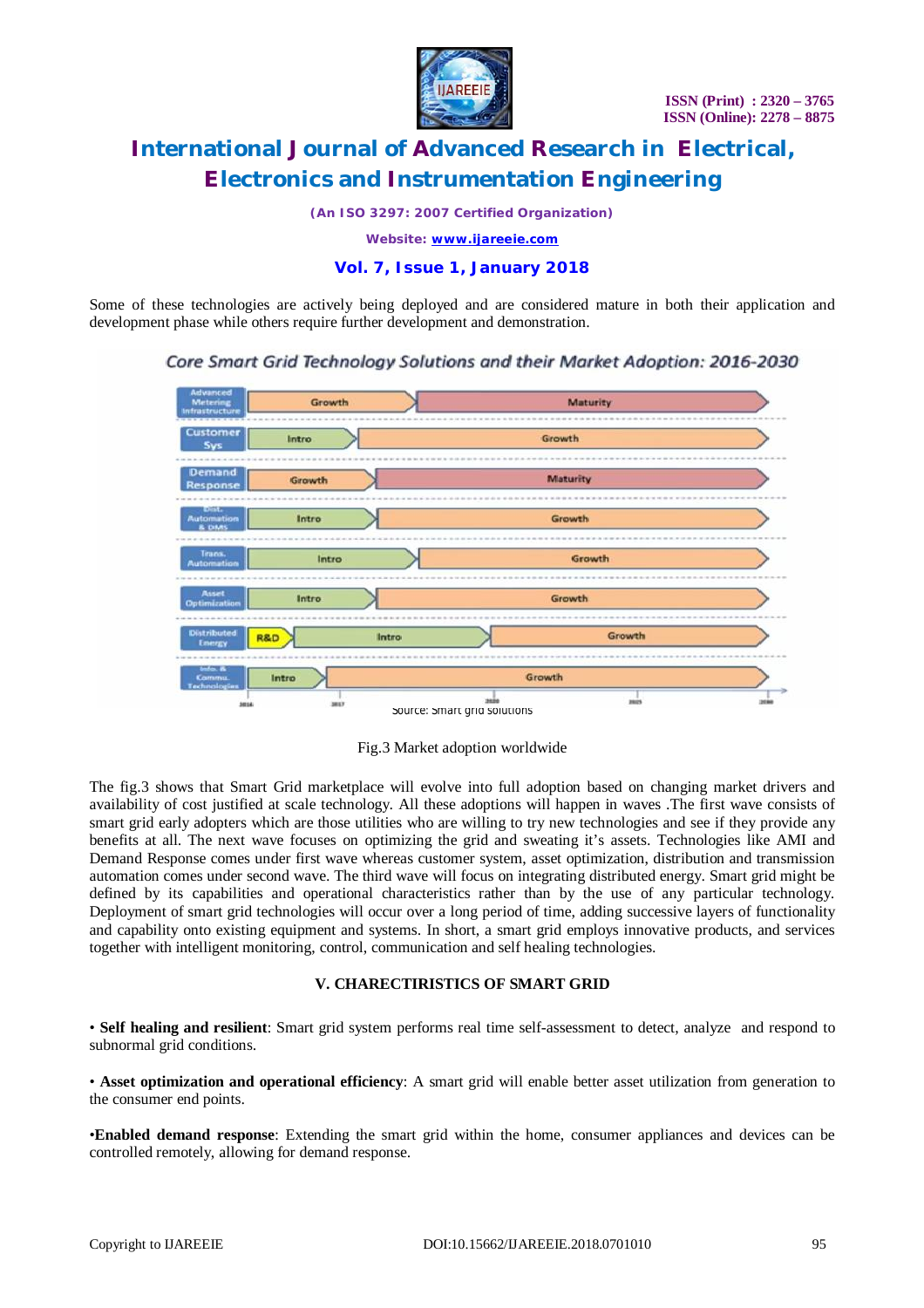

*(An ISO 3297: 2007 Certified Organization)*

*Website: [www.ijareeie.com](http://www.ijareeie.com)*

## **Vol. 7, Issue 1, January 2018**

**•Integration of advanced and low carbon technologies**: A smart grid will exhibit "plug and play" scalable and interoperable capabilities. It permits a higher transmission and distribution system penetration of renewable generation, distributed generation and energy storage.

•**Improved power quality**: A smart grid will have high quality of power and reduces the occurrence of distortions of power supply.

•**Market empowerment**: A smart grid will provide greater transparency and availability of energy market information. It will enable more efficient, automated management of market parameters.

•**Customer inclusion**: A smart grid involves consumers by engaging them as active participants in the electricity market.

•**Clean and green energy**: The energy conservation and improvements in end-use efficiency enabled by the smart grid reduce half of the emissions.



Fig.4: A complete smart grid

### **VI .SMART GRID ADOPTION WORLDWIDE**

Smart Grid Modernization is an evolutionary process that will probably span a period of somewhere between 2-3 decades. Every analysis indicates that an investment of somewhere between 17\$ to 24\$ billion dollars would be needed every years for the next 20 years to fully achieve the smart grid. But the benefits from this benefit would far exceed the cost by almost 6 times. In US major smart grid investment started with the American Recovery and Reinvestment Act of 2009.InIndia it started with the formation of Indian Smart Grid Task Force(SGTF) and Indian Smart Grid Forum(ISGF) in 2010. In US smart grid implementation began with the deployment of smart meters. China is heavily focused on transmission grid upgrades. In India the main focus is on transmission and distribution upgrades, mainly through digital substations and efficient meters. In Australia the focus is on AMI implementation. New zealand has mainly focused on integration of renewable with current grid. In Europe the focus is mainly on transmission grid upgrades and integration of renewable. In Brazil the focus is on grid reliability and reduction of energy theft through the deployment of smart meters. In Africa specifically South Africa, the focus is on demand side management, community micro grids and improvements to the communication infrastructure.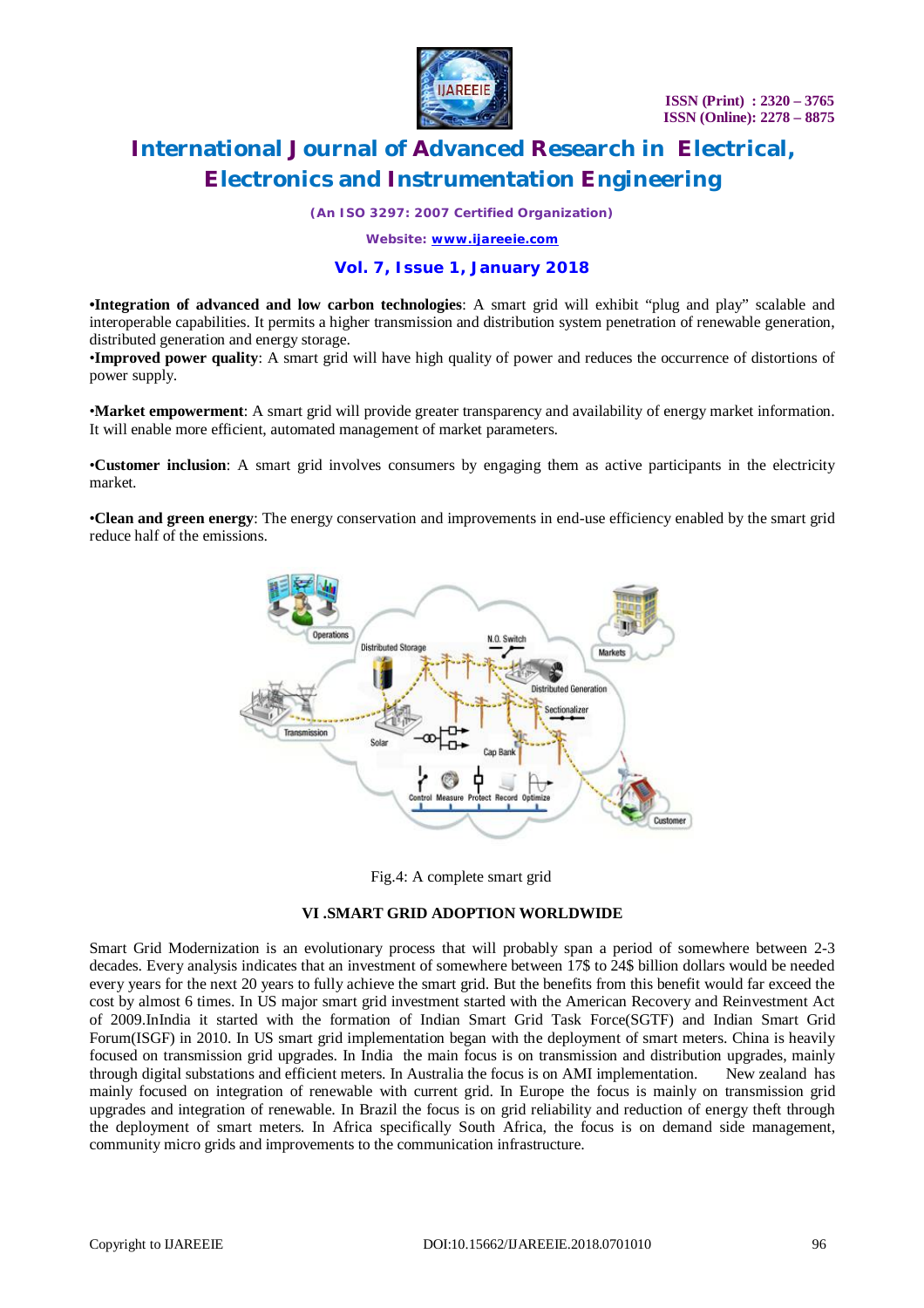

*(An ISO 3297: 2007 Certified Organization)*

*Website: [www.ijareeie.com](http://www.ijareeie.com)*

### **Vol. 7, Issue 1, January 2018**

#### **CHALLENGES TO IMPEMENTATION OF SMART GRIDS:**

- Political and regulatory framework: There is lack of clarity over project funding and Government's uncertainty regarding where to raise the money from and what kind of instruments to use.
- Cyber security: Digital communication network and more granular frequent consumption on consumption patterns raise concerns for misuse of private data.
- Lack of awareness : There is lack of awareness among stakeholders about the role of smart grids in enabling a low carbon future
- Skills and knowledge: In longer term a shortfall is expected in critical skills that will be required to architect and build a smart grid.
- Integration of renewable: There will be very much difficulty in integration of renewable as they vary in type and scalability.
- Communication: Delivering the communication infrastructure to allow potentially million of partners to operate and trade in a single market.

### **VII.SMART GRID SCENARIO IN INDIA**

India's increasing electricity demand especially during peak hours continue to out space India's power supply. According to ministry of power, India's transmission and distribution losses are amongst the highest in world. India losses money for every unit of electricity sold as it has very poor grid network. With a vision and roadmap India is trying to transform its power into a secure, adaptive and digitally enabled ecosystem by 2027 that provides quality energy for all with active participation of all stakeholders. In this regard government of India has taken many initiatives. It formed Indian Smart Grid Task Force in 2010 which is primarily meant for understanding and advocating policies in smart grid technologies. Government of India also formulated Indian Smart Grid Forum in 2010 as a nonprofit, voluntarily consortium of public and private stake holders with the primary objective of accelerating development of smart grid technologies in the Indian power sector. India is also steadily venturing into renewable energy resources, a good electricity supply is one of the key infrastructure development. With this envision, the ministry of power has allocated 14 smart grid pilot projects that will be implemented by various state owned distribution utilities in India.

#### VIII. **CONCLUSION**

As by definition smart grid is the integration o communication network and IT infrastructure with the power and energy layer. But in reality a smart grid concept is still not defined .Every country has its own implementation model and definition. As we have seen in this paper smart grid is powerful and dangerous at the same time. Regulation is required to harness the power of smart grid while limiting its danger. Huge investments are required on studies, research, technology, education and participation initiatives worldwide. Despite the challenges in the implementation of smart grids, there is a hope of a more robust grid that will offer multiple benefits in future.

#### **REFERENCES**

1.Smart Grids in India ,RE Feature,August 2011,Volume5,Issue 1

- 2.POWER PLUS Smart Grid,2<sup>nd</sup>International Convention Grid World,2013
- 3. Mohhammad Zahran, "Smart Grid Technology, Vision Management and Control" WSEAS TRANSACTIONS on SYSTEMS, Volume 12, Issue 1, January 2013.
- 4. Azzopardi et.al, "Smart Integration of Future Grid-Connected PV Systems", IEEE, 2009.
- 5. Marco Liserre, Thilo Sauter, and John Y. Hung, "Future Energy Systems", IEEE Industrial Electronics Magazine, March 2010
- 6. T.Samad and A.M. Annaswamy, "The Impact of control technology- Control for renewable energy and Smart Grid" [www.ieeecss.org.\(eds\),](http://www.ieeecss.org.(eds),) 2011
- 7. Smart Grid concept and deployment –Dr.S.Chakrobarti, department of electrical engineering (IITKanpur)
- 8. <http://www.springer.com/978-1-4471-5209-5>smart grids opportunities, developments and trends
- 9.Ministry of Power, Smart Grid Vision and Roadmap for India, August 12,2013

10. NETL, "A COMPENDIUM OF MODERNGRIDTECHNOLOGIES", National Energy Technology Laboratory for the U.S. Department of Energy, June 2007

<sup>11.</sup> Key Smart Grid applications, B.R.Flynn, PE, GE Energy